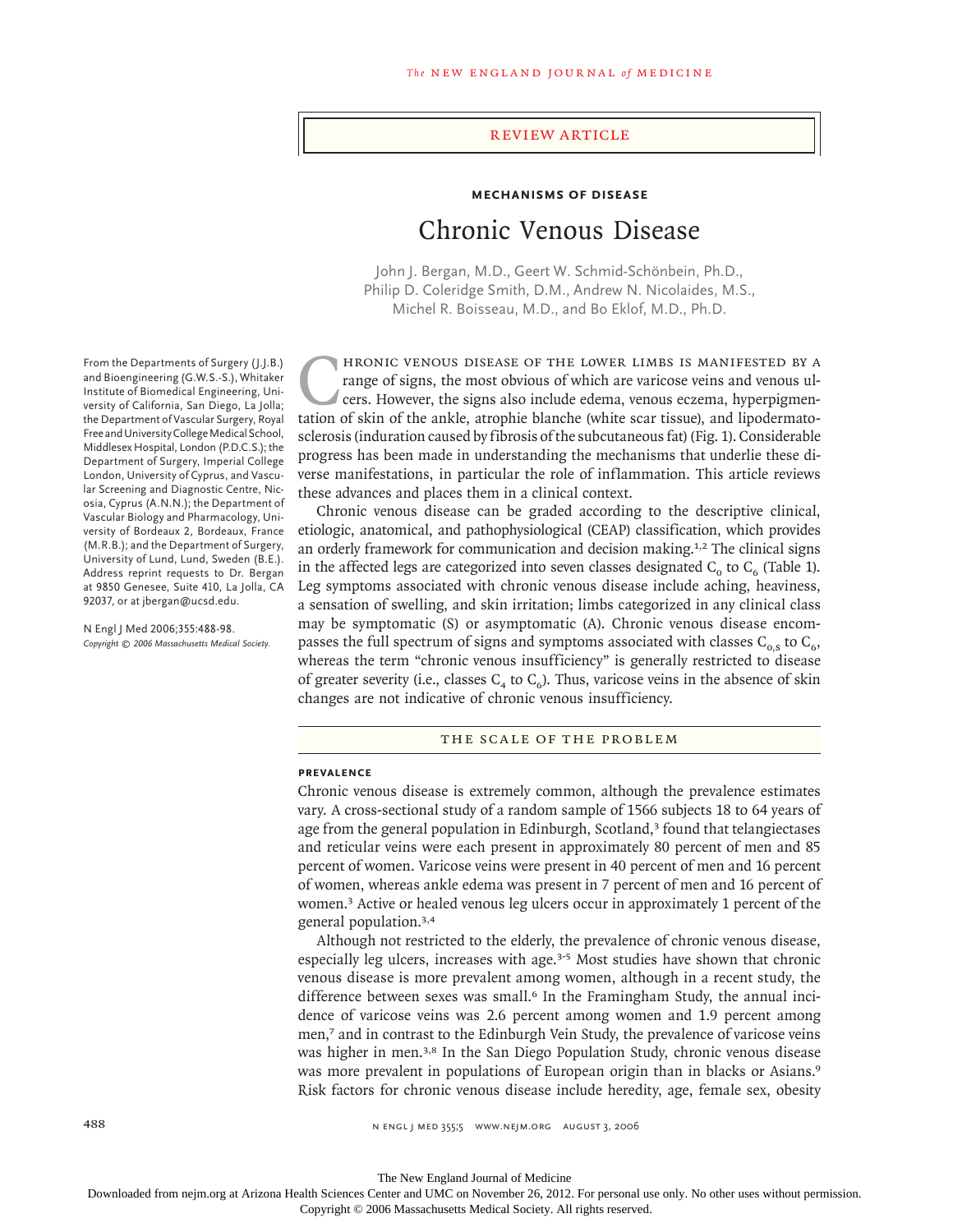

# **Figure 1. Clinical Manifestations of Chronic Venous Disease.**

Telangiectases (clinical, etiologic, anatomical, and pathophysiological [CEAP] class  $C_1$ ) are shown in Panel A, varicose veins (CEAP class C<sub>2</sub>) in Panel B, pigmentation (CEAP class C<sub>4</sub>) in Panel C, and active ulceration (CEAP class C<sub>6</sub>) in Panel D.

n engl j med 355;5 www.nejm.org august 3, 2006 489 august 3, 2007 489 august 2014

The New England Journal of Medicine

Downloaded from nejm.org at Arizona Health Sciences Center and UMC on November 26, 2012. For personal use only. No other uses without permission. Copyright © 2006 Massachusetts Medical Society. All rights reserved.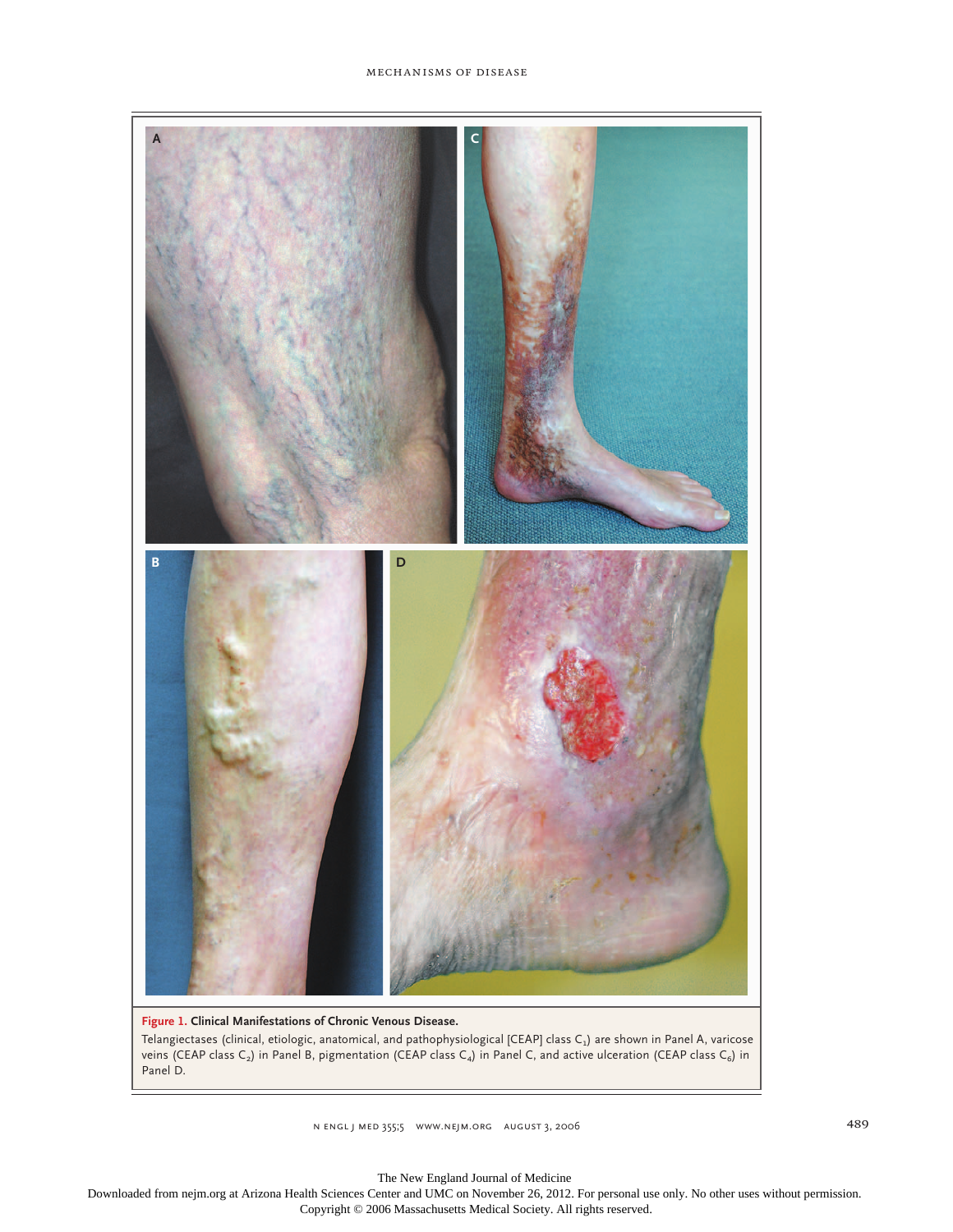| Table 1. Revised Clinical Classification of Chronic Venous Disease of the Leg.* |                                                  |                                                                                                                                                                    |
|---------------------------------------------------------------------------------|--------------------------------------------------|--------------------------------------------------------------------------------------------------------------------------------------------------------------------|
| Class                                                                           | <b>Definition</b>                                | <b>Comments</b>                                                                                                                                                    |
| $C_0$                                                                           | No visible or palpable signs of venous disease   |                                                                                                                                                                    |
| $\mathsf{C}_1$                                                                  | Telangiectases, reticular veins, malleolar flare | Telangiectases defined by dilated intradermal venules<br><1 mm diameter<br>Reticular veins defined by dilated, nonpalpable, sub-<br>dermal veins ≤3 mm in diameter |
| $\mathsf{C}_2$                                                                  | Varicose veins                                   | Dilated, palpable, subcutaneous veins generally<br>>3 mm in diameter                                                                                               |
| $C_{3}$                                                                         | Edema without skin changes                       |                                                                                                                                                                    |
| $C_{4}$                                                                         | Skin changes ascribed to venous disease          |                                                                                                                                                                    |
| $C_{4A}$                                                                        |                                                  | Pigmentation, venous eczema, or both                                                                                                                               |
| $C_{4B}$                                                                        |                                                  | Lipodermatosclerosis, atrophie blanche, or both                                                                                                                    |
| $C_{5}$                                                                         | Skin changes with healed ulceration              |                                                                                                                                                                    |
| $C_{6}$                                                                         | Skin changes with active ulceration              |                                                                                                                                                                    |
| * Adapted from Porter and Moneta <sup>1</sup> and Eklof et al. <sup>2</sup>     |                                                  |                                                                                                                                                                    |

(especially in women), pregnancy, prolonged standing, and greater height.<sup>4,8,10-12</sup>

# **Economic Impact**

The high prevalence of varicose veins and the chronicity of leg ulcers mean that chronic venous disease has a considerable impact on health care resources. In a population study in the United Kingdom, the median duration of ulceration was nine months, 20 percent of ulcers had not healed within two years, and 66 percent of patients had episodes of ulceration lasting longer than five years.<sup>13</sup> It has been estimated that venous ulcers cause the loss of approximately 2 million working days and incur treatment costs of approximately \$3 billion per year in the United States.<sup>14</sup> Overall, chronic venous disease has been estimated to account for 1 to 3 percent of the total health care budgets in countries with developed health care systems.4,15,16

# SYMPTOMS AND QUALITY OF LIFE

Symptoms traditionally ascribed to chronic venous disease include aching, heaviness, a feeling of swelling, cramps, itching, tingling, and restless legs. The proportion of patients presenting with any venous symptom increases with increasing CEAP class.<sup>17</sup> In an international study of 1422 patients with chronic venous disease, the overall score for symptom severity was significantly correlated with the CEAP clinical class, after conconditions, and the duration of chronic venous disease.<sup>18</sup>

Chronic venous disease is associated with a reduced quality of life, particularly in relation to pain, physical function, and mobility. It is also associated with depression and social isolation.<sup>19</sup> Venous leg ulcers, the most severe manifestation of chronic venous disease, are usually painful<sup>20</sup> and affect the quality of life.<sup>21</sup> A large-scale study of 2404 patients using the generic Medical Outcomes Study 36-item Short-Form General Health Survey questionnaire found a significant association between the quality of life and the severity of venous disease.<sup>22</sup> Similarly, a correlation between the CEAP class and the quality of life has been found with the use of a disease-specific questionnaire.<sup>18</sup> The impairment associated with CEAP classes  $C_5$  and  $C_6$  has been likened to the impairment associated with heart failure.<sup>23</sup>

# VENOUS HYPERTENSION

trolling for age, sex, body-mass index, coexisting superficial reflux alone in 45 percent, deep reflux Despite the diversity of signs and symptoms associated with chronic venous disease, it seems likely that all are related to venous hypertension. In most cases, venous hypertension is caused by reflux through incompetent valves,<sup>6,24</sup> but other causes include venous outflow obstruction and failure of the calf-muscle pump owing to obesity or leg immobility. Reflux may occur in the superficial or deep venous system or in both. A review of 1153 cases of ulcerated legs with reflux found

490 n engl j med 355;5 www.nejm.org august 3, 2006

The New England Journal of Medicine

Downloaded from nejm.org at Arizona Health Sciences Center and UMC on November 26, 2012. For personal use only. No other uses without permission.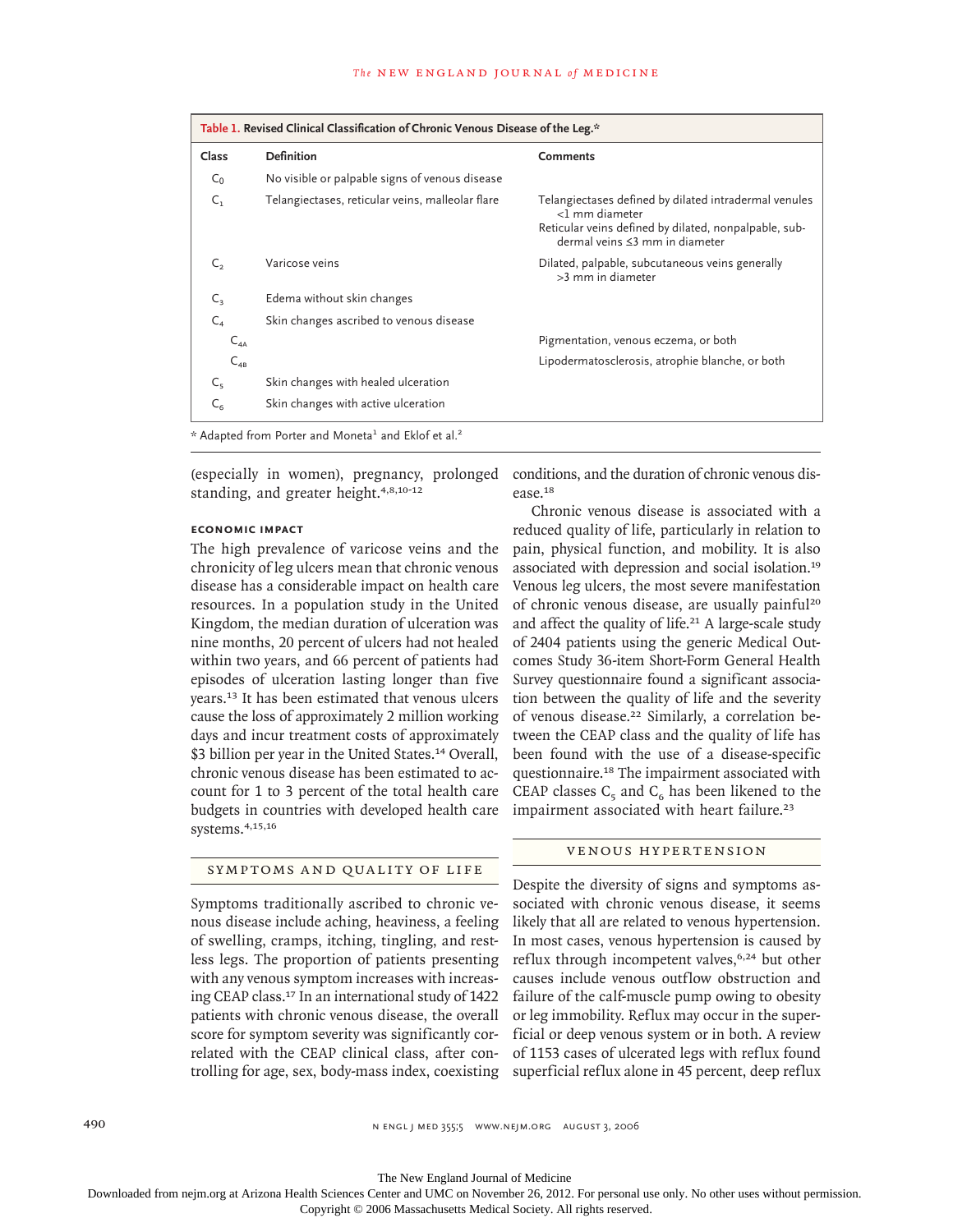alone in 12 percent, and both forms in 43 percent.<sup>25</sup> An analysis of cases of chronic venous disease indicated that primary valvular incompetence was present in 70 to 80 percent and a congenital anomaly in 1 to 3 percent; valvular incompetence was due to trauma or deep-vein thrombosis in 18 to 25 percent.<sup>6,24</sup>

Pressure in the veins of the leg is determined by two components: a hydrostatic component related to the weight of the column of blood from the right atrium to the foot and a hydrodynamic component related to pressures generated by contractions of the skeletal muscles of the leg and the pressure in the capillary network. Both components are profoundly influenced by the action of the venous valves. During standing without skeletal-muscle activity, venous pressures in the legs are determined by the hydrostatic component and capillary flow, and they may reach 80 to 90 mm Hg. Skeletal-muscle contractions, as during ambulation, transiently increase pressure within the deep leg veins. Competent venous valves ensure that venous blood flows toward the heart, thereby emptying the deep and superficial venous systems and reducing venous pressure, usually to less than 30 mm Hg (Fig. 2). Even very small leg movements can provide important pumping action. In the absence of competent valves, however, the decrease in venous pressure with leg movements is attenuated. If valves in the perforator veins are incompetent, the high pressures generated in the deep veins by calfmuscle contraction can be transmitted to the superficial system and to the microcirculation in skin. It seems likely, therefore, that the clinical signs of chronic venous disease stem from venous pressures in the leg that reach higher-than-normal levels and remain elevated for prolonged periods.

# VALVE AND VEIN-WALL CHANGES IN CHRONIC VENOUS DISEASE

#### **Changes in Venous Valves**

Venous valve incompetence is central to the venous hypertension that appears to underlie most or all signs of chronic venous disease. Alterations in and damage to valves have been noted on examination with an angioscope, a fiberoptic catheter that allows clinicians to view the interior of a blood vessel. These changes include stretching, splitting, tearing, thinning, and adhesion of valve leaflets.<sup>27</sup> A reduction in the number of valves lular matrix. Degradation of extracellular matrix



**Figure 2. Action of the Musculovenous Pump in Lowering Venous Pressure in the Leg.**

After prolonged standing, venous pressure in the foot is approximately 90 mm Hg in both a patient with incompetent venous valves and a person with a normal leg. During walking, the musculovenous pump rapidly lowers the venous pressure in the normal leg but is ineffective in the leg with valvular incompetence. (Reproduced from Coleridge Smith<sup>26</sup> with the permission of the publisher.)

per unit length has been observed in segments of saphenous veins from patients with chronic venous insufficiency.<sup>28</sup> An important step forward came when Ono et al.<sup>29</sup> found infiltration of valve leaflets and the venous wall by monocytes and macrophages in all vein specimens from patients with chronic venous disease and in no specimens from controls. Infiltration was associated with areas of endothelium that expressed intercellular adhesion molecule 1 (ICAM-1).<sup>30</sup>

# **Structural Changes in the Vein Wall**

Histologic and ultrastructural studies of varicose saphenous veins have found hypertrophy of the vein wall with increased collagen content,<sup>31</sup> together with disruption of the orderly arrangements of smooth-muscle cells and elastin fibers.32,33 Cultures of smooth-muscle cells from varicose saphenous veins have disturbed collagen synthesis, resulting in overproduction of collagen type I and reduced synthesis of collagen type III.<sup>34</sup> Because collagen type I is thought to confer rigidity and collagen type III to confer distensibility to tissues, such changes could contribute to the weakness and reduced elasticity of varicose veins. **EVALUATION CONSURATION CONSURATION**<br> **EVALUATION CONSURATION**<br> **EVALUATION CONSURATION**<br> **EVALUATION CONSURATION**<br> **EVALUATION**<br> **EVALUATION**<br> **EVALUATION**<br> **EVALUATION**<br> **EVALUATION**<br> **EVALUATION**<br> **EVALUATION**<br> **EVALU** 

A complicating factor is the heterogeneity of the varicose-vein wall; hypertrophic segments can alternate with thinner atrophic segments with fewer smooth-muscle cells and reduced extracel-

The New England Journal of Medicine

Downloaded from nejm.org at Arizona Health Sciences Center and UMC on November 26, 2012. For personal use only. No other uses without permission.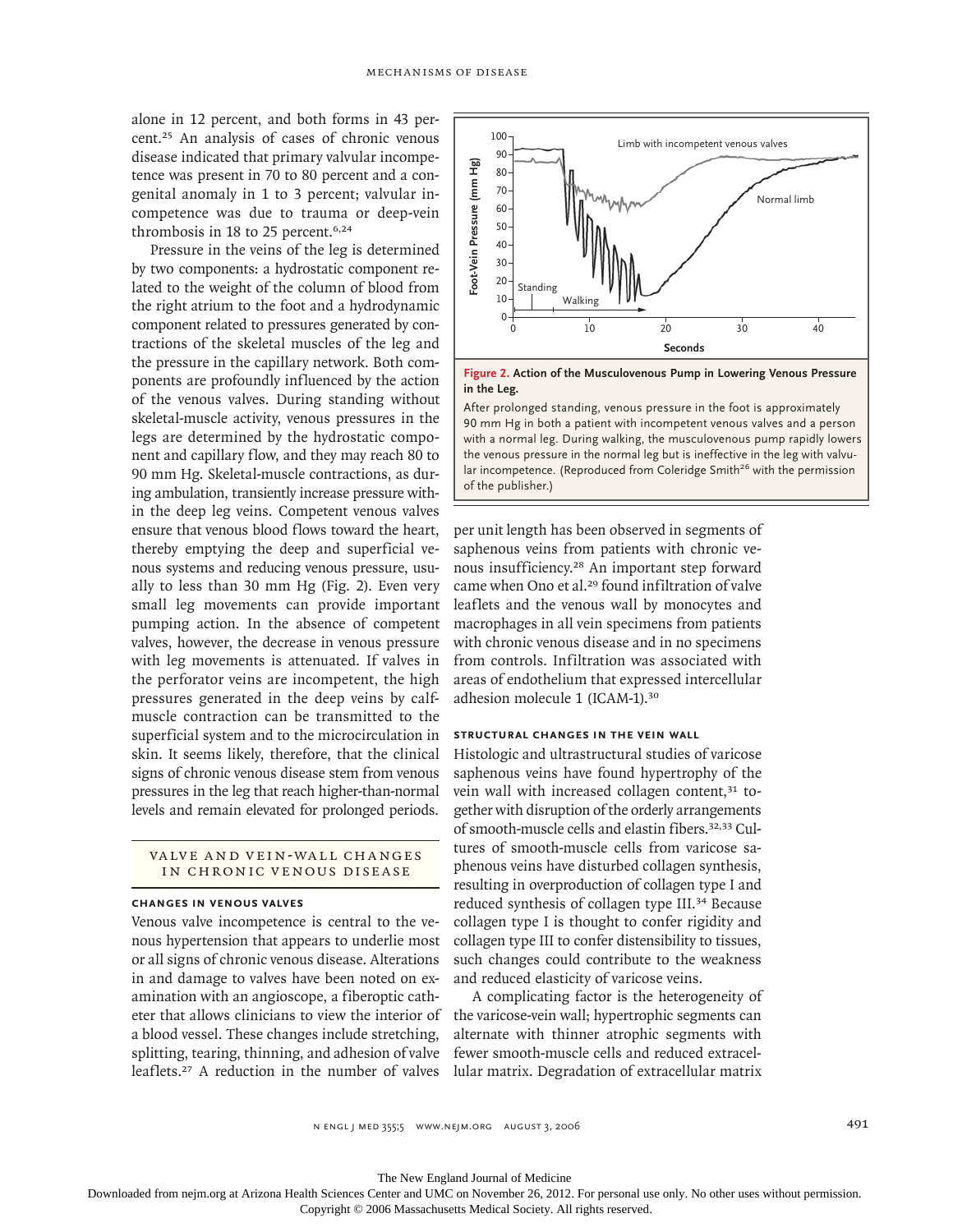proteins is caused by an array of proteolytic enzymes, including matrix metalloproteinases (MMPs) and serine proteinases, which are produced by vascular cells and inflammatory cells such as macrophages.<sup>35</sup> MMPs are released as inactive proenzymes that are activated by other proteinases, including those produced by mast cells,36,37 whereas tissue inhibitors of MMPs (TIMPs) reduce MMP activity. In varicose veins, ratios of TIMP-1 to MMP-2 and TIMP-2 to MMP-2 have been found to be 3.6 times and 2.1 times, respectively, those in veins of control subjects.<sup>38</sup> These altered ratios could favor the accumulation of extracellular matrix material in varicose veins.

Elevated levels of the cytokines transforming growth factor  $\beta_1$  (TGF- $\beta_1$ ) and fibroblast growth factor β (FGF-β, also referred to as basic fibroblast growth factor) have also been found in the walls of varicose veins.<sup>39</sup> TGF- $\beta$ <sub>1</sub> stimulates collagen and elastin synthesis and increases the expression of TIMPs, $40$  whereas FGF- $\beta$  is chemotactic and mitogenic for smooth-muscle cells.<sup>41</sup> These findings of changes in proteolytic enzymes and their inhibitors and cytokines could signal the beginning of an understanding of the mechanisms that cause hypertrophic changes in the vein wall.<sup>42</sup> Other changes have been found in varicose regions of saphenous veins, which contain increased numbers of mast cells.<sup>43</sup> Proteinases from mast cells can activate MMPs, which degrade extracellular matrix. With time, local differences in the balance of opposing synthetic and degradative processes could lead to hypertrophic and atrophic segments of the same vein.

# Role of Pressure and Shear Stress

#### **The Role of Elevated Pressure**

The acute effects of increased venous pressure have been studied in animal models. In rats, production of an arteriovenous fistula between the femoral artery and vein abruptly increased the pressure in the femoral vein to approximately 90 mm Hg.43-45 Although the valves were stretched immediately by the increased pressure, reflux did not occur until at least two days later and then increased with time. After three weeks, the numbers of granulocytes, monocytes, macrophages, and lymphocytes were increased in the pressurized valves, and MMP-2 and MMP-9 levels were raised. Morphologic changes in the valves also occurred; there were reductions in leaflet height and width, and some valves disappeared. These studies suggest that valves can tolerate high pressures for limited periods, but when there is prolonged pressure-induced inflammation, valve remodeling and loss and reflux occur.

When a rat mesenteric venule was experimentally occluded, the effects of increased pressure could be separated from the effects of reduced flow by comparing regions on either side of the occlusion; flow was essentially zero at both sites, but only the upstream site had high pressure.<sup>46,47</sup> Leukocyte rolling, adhesion, and migration, as well as microhemorrhage and parenchymal-cell death, were all increased at the high-pressure site.

#### **The Role of Shear Stress**

Before considering the molecular mechanisms by which shear stress modulates endothelial and leukocyte behavior, we will summarize recent work on blood flow through venous valves. Venous valves are operated by pressure rather than by flow-driven devices, so that little or no reflux is needed to bring about complete closure of the valve.<sup>48</sup> The recently introduced technique of B-flow ultrasonography has allowed detailed investigation of patterns of blood flow and valve operation in situ.<sup>49</sup> Venous flow is normally pulsatile; venous valves open and close approximately 20 times per minute while a person is standing. When the valve leaflets are fully open, they do not touch the sinus wall (Fig. 3). Flow through the valve separates into a proximally directed jet and a vortical flow into the sinus pocket behind the valve cusp; the vortical flow prevents stasis in the pocket and ensures that all surfaces of the valve are exposed to shear stress. Valve closure occurs when the pressure caused by the vortical flow exceeds the pressure on the luminal side of the valve leaflet because of the proximally directed jet. Interestingly, foot movements, which increase the velocity of the jet, reduce the pressure on the luminal side of the valve leaflets and cause closure of the valve. Thus, minimal reflux occurs and endothelial surfaces are not generally exposed to reverse blood flow.

Shear stress is transduced in endothelial cells by several possible mechanisms and mediated by a complex network of signaling pathways $50,51$  that can modify the expression of numerous genes.<sup>52</sup> An important theme of current research on the effects of shear stress is that pulsatile, laminar shear stress can promote the release of factors

The New England Journal of Medicine Downloaded from nejm.org at Arizona Health Sciences Center and UMC on November 26, 2012. For personal use only. No other uses without permission.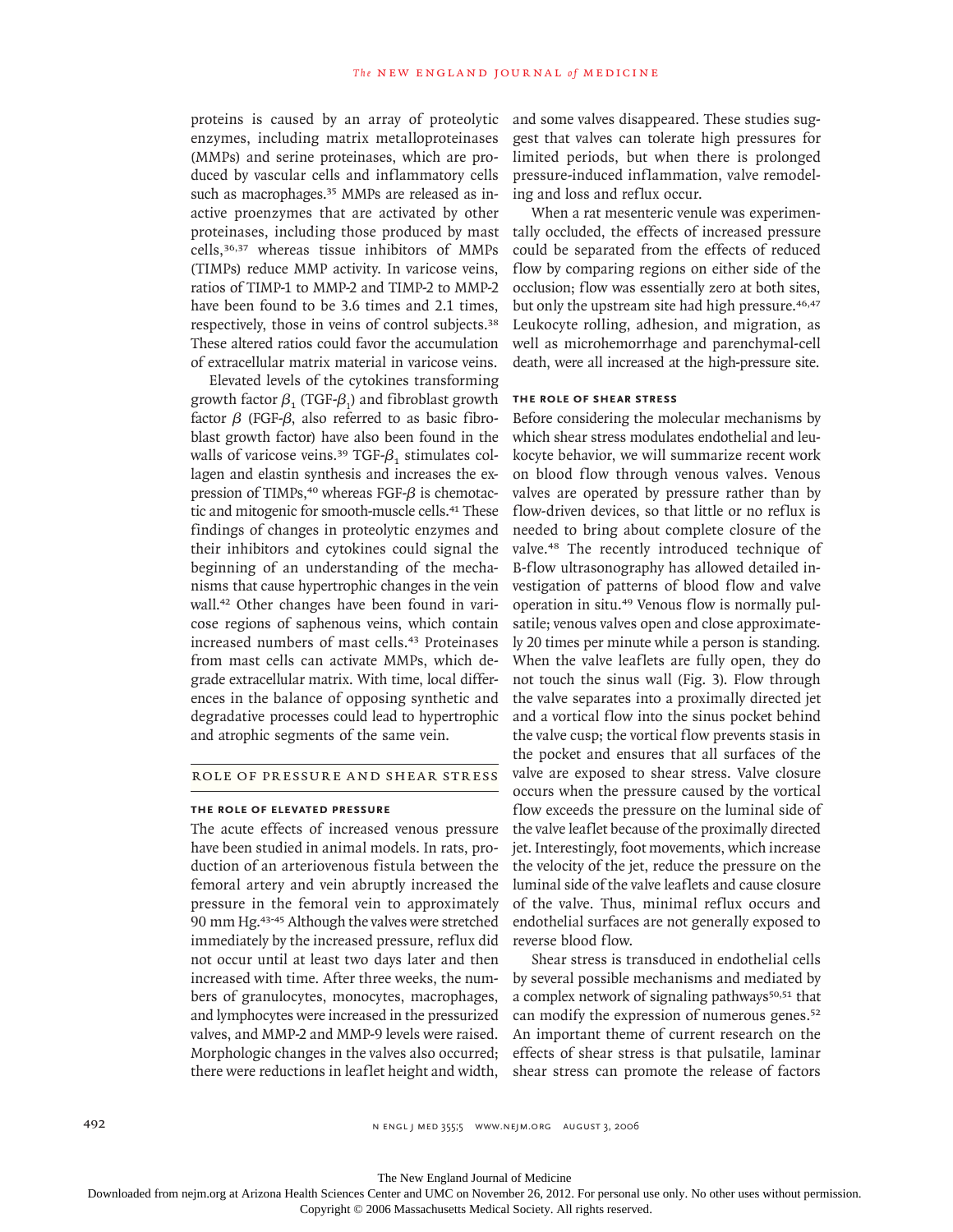that reduce inflammation and the formation of reactive free radicals. By contrast, low or zero shear stress, disturbed or even turbulent flow, and especially reversal of the direction of flow all promote an inflammatory and thrombotic phenotype (Fig. 4).50,53-55 These processes operate in the venous and arterial systems, where they may underlie the observation that atherosclerotic lesions occur preferentially in regions of low or reversing shear stress.<sup>56,57</sup>

Leukocytes respond to fluid shear stress by the rapid retraction of pseudopods and the shedding of CD18 adhesion molecules; neutrophils attached to a glass surface round up and detach when exposed to shear stress.<sup>58,59</sup> The response to shear stress is suppressed by inflammatory mediators and enhanced by donors of nitric oxide.<sup>60</sup>

Several aspects of the inflammatory process include elements of positive feedback or amplification. For example, the endothelial glycocalyx is likely to have a profound influence on the transduction of shear stress by endothelial cells.<sup>61</sup> Nearly all of the mechanical stress caused by luminal flow is transferred to the glycocalyx; shear stress at the endothelial-cell surface itself is extremely small.<sup>61</sup> The glycocalyx may also mask cell adhesion molecules and prevent leukocyte adhesion.62,63 However, inflammation can cause disruption or shedding of the glycocalyx,<sup>64</sup> which will alter shear stress responses and may promote further leukocyte adhesion.<sup>63</sup>

It is not known what initiates the inflammatory events in venous valves and walls. Altered shear stress may be important in several ways. Prolonged pooling of blood causes distention of lower limb veins and distortion of venous valves. Leakage through such valves exposes endothelial cells to flow reversal. Venous stasis, even in the absence of reflux, produces regions of low or zero shear stress, whereas subsequent structural changes and irregularities in vessel walls may induce regions of disturbed and even turbulent flow. All of these events can initiate and maintain inflammatory reactions. Overall, it appears that inflammatory processes involving leukocyte–endothelial interactions and triggered largely in response to abnormal venous flow are important in causing the adverse changes in venous valves and vein walls. The extent and rate of progression of the different changes will depend on the interplay of many factors, producing wide variation among patients.



**Figure 3. Velocity of Blood Flow through a Venous Valve (Panel A) and Forces Acting on a Venous Valve Leaflet (Panel B).**

In Panel A, the reduced cross-sectional area between the valve leaflets produces a proximally directed jet of increased axial velocity. In Panel B, axial flow between the leaflets generates a pressure  $(P<sub>o</sub>)$  that tends to keep the leaflet in the open position, and vortical flow in the valve pocket generates a pressure (P<sup>i</sup> ) that tends to close the leaflet. These pressures depend on the respective flow velocities (V<sub>vortical</sub> and V<sub>axial</sub>); pressure is inversely related to velocity. (Adapted from Lurie et al.<sup>49</sup> with the permission of the publisher.)

### SKIN CHANGES

Venous hypertension seems central to the skin changes in chronic venous disease. In a sample of 360 lower limbs of patients with a wide spectrum of venous disease, there was a linear trend toward more severe skin damage with increasing postexercise venous pressure.<sup>65</sup> An increase in the occurrence of leg ulceration with increasing postexercise venous pressure was also observed in patients with chronic venous disease; the changes ranged from 0 percent venous ulceration in patients with postexercise venous pressures of less than 30 mm Hg up to 100 percent in patients with postexercise venous pressures of more than 90 mm Hg.<sup>66</sup> The proposal that cuffs of fibrin around dermal capillaries caused by filtration of fibrinogen could impede the diffusion of oxygen and lead to degenerative skin changes<sup>67</sup> has been superseded by the theory that chronic inflammation has a key role in skin changes of chronic venous disease.

 $N$  engl j med 355;5 www.nejm.org august 3, 2006  $493$ 

The New England Journal of Medicine

Downloaded from nejm.org at Arizona Health Sciences Center and UMC on November 26, 2012. For personal use only. No other uses without permission.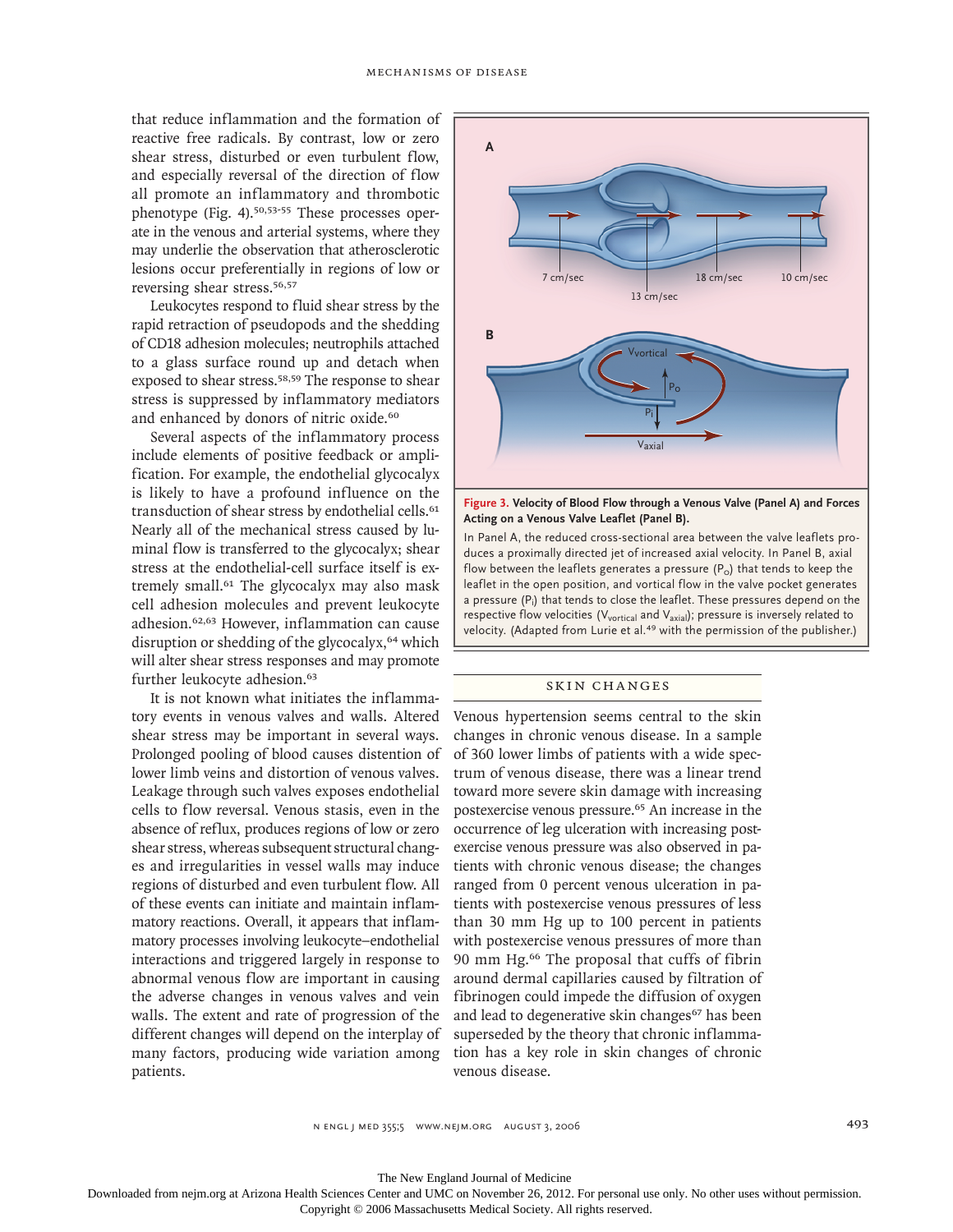

#### **Chronic Inflammation**

Current thinking about the basis of the skin changes in chronic venous disease can be traced back to the observation that the blood returning from feet that have been passively dependent for 40 to 60 minutes is depleted of leukocytes, especially in patients with chronic venous disease.<sup>68,69</sup> This finding suggests that leukocytes accumulate in the leg under conditions of high venous pressure. It is likely that the accumulation is largely due to leukocyte adhesion to, as well as migration through, the endothelium of small vessels, especially postcapillary venules. Another observation is that plasminogen activator is released into the congested vasculature, indicating that the accumulated leukocytes become activated. All this suggests that an inflammatory reaction is important in provoking skin changes in chronic venous disease.

Support for what has come to be known as the microvascular leukocyte-trapping hypothesis has come from immunocytochemical and ultrastructural studies that showed elevated numbers

of macrophages, T lymphocytes, and mast cells in skin-biopsy specimens from lower limbs affected by chronic venous disease.70,71 In rat models of both acute<sup>72</sup> and chronic<sup>73</sup> venous hypertension, elevated levels of tissue leukocytes were found in skin samples from affected legs, but not in those from sham-operated controls.

# **Mechanisms of Inflammation**

Circulating leukocytes and vascular endothelial cells express several types of membrane adhesion molecules. The transient binding of L-selectin on the leukocyte surface to E-selectin on endothelial cells underlies leukocyte rolling along the endothelial surface. When leukocytes are activated, they shed L-selectin into the plasma and express members of the integrin family, including CD11b, which binds to ICAM-1. Integrin binding promotes firm adhesion of leukocytes, the starting point for their migration out of the vasculature and degranulation.<sup>74</sup>

After venous hypertension was induced in patients with chronic venous disease by their standing for 30 minutes, levels of L-selectin and the integrin CD11b on circulating neutrophils and monocytes decreased, reflecting the trapping of these cells in the microcirculation. Simultaneously, plasma levels of soluble L-selectin increased, reflecting the shedding of these molecules from leukocyte surfaces during leukocyte–endothelial adhesion.<sup>75</sup> Basal plasma levels of the adhesion molecules ICAM-1, endothelial leukocyte-adhesion molecule 1, and vascular-cell adhesion molecule 1 were higher in patients with chronic venous disease than in control subjects, and increased significantly in response to venous hypertension provoked by standing.<sup>76</sup>

In addition to having local factors operating in relation to venous hypertension, patients with chronic venous disease tend to have a systemic increase in leukocyte adhesion. For example, plasma from patients with chronic venous disease induces more activation of normal, quiescent leukocytes (assessed by oxygen free radical production and pseudopod formation) than does plasma from control subjects.<sup>77</sup> The plasma factor responsible for this effect is unknown.

# **The Link between Inflammation and Skin Changes**

The chronic inflammatory state in patients with chronic venous disease is related to the skin changes that are typical of the condition. Increased ex-

The New England Journal of Medicine

Downloaded from nejm.org at Arizona Health Sciences Center and UMC on November 26, 2012. For personal use only. No other uses without permission.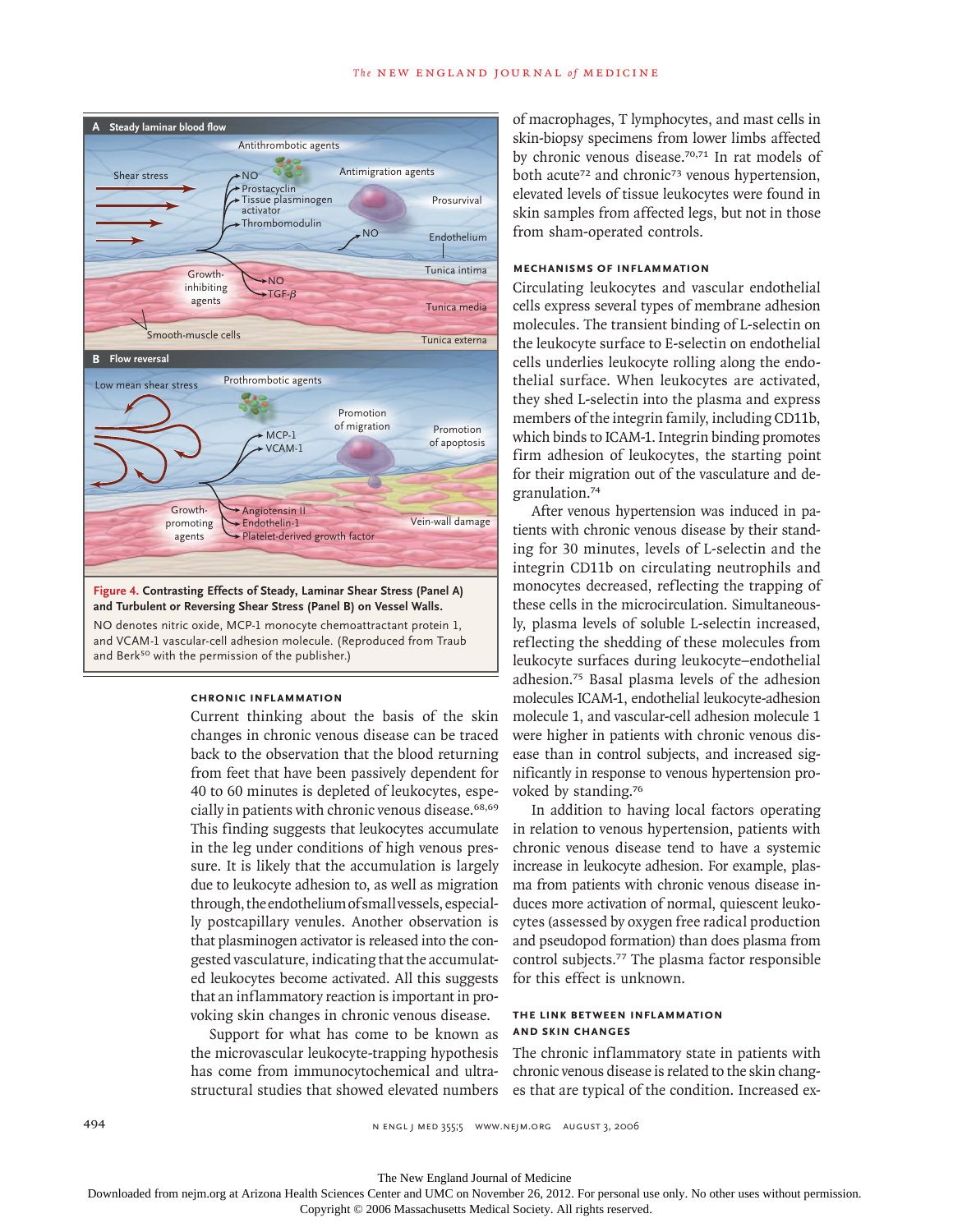pression and activity of MMP (especially MMP-2) have been reported in lipodermatosclerosis,<sup>78</sup> in venous leg ulcers,<sup>79</sup> and in wound fluid from nonhealing venous ulcers.<sup>80</sup> In addition, levels of TIMP-2 are lower in lipodermatosclerotic skin and ulcers.78,80 Unrestrained MMP activity may contribute to the breakdown of the extracellular matrix, which promotes the formation of ulcers and impairs healing.

In lipodermatosclerosis, the skin capillaries are elongated and tortuous,<sup>81</sup> and they may take on a glomerular appearance, with proliferation of the capillary endothelium in more advanced cases.<sup>82</sup> Vascular endothelial growth factor (VEGF), which is likely to be involved in these changes, has been shown to increase microvascular permeability.<sup>83</sup> Plasma levels of VEGF increased during the venous hypertension that was induced by 30 minutes of standing in control subjects and in patients with chronic venous disease, and the levels were higher in patients than in control subjects.<sup>84</sup> Furthermore, plasma VEGF levels were higher in patients with chronic venous disease with skin changes than in such patients with normal skin.<sup>85</sup>

Another feature of the skin changes associated with chronic venous disease is dermal tissue fibrosis. TGF- $\beta_1$  is a fibrogenic cytokine. In one study, skin from the lower calf of patients with chronic venous disease contained significantly elevated levels of active TGF- $\beta_1$  as compared with normal skin or skin from the thigh region of the same patients.<sup>86</sup> The TGF- $\beta_1$  was located in leukocytes and fibroblasts and on collagen fibrils. Pappas et al.<sup>86</sup> have proposed that activated leukocytes migrate out of the vasculature and release TGF- $\beta_1$ , stimulating collagen production by dermal fibroblasts, which culminates in dermal fibrosis. Altered collagen synthesis by dermal fibroblasts in apparently healthy areas of skin in patients with varicose veins has also been reported.<sup>87</sup>

The hyperpigmentation of skin in lipodermatosclerosis may not be just an innocent by-product of capillary hyperpermeability. The extravasation of red cells leads to elevated levels of ferritin and ferric iron in affected skin.88,89 These increases may cause oxidative stress, MMP activation, and the development of a microenvironment that exacerbates tissue damage and delays healing.<sup>90</sup> Consistent with this view, the hemochromatosis C282Y mutation (a common genetic defect of iron metabolism) is associated with an increase in



the risk of ulceration by a factor of nearly seven in patients with chronic venous disease.<sup>91</sup>

# IMPLICATIONS FOR TREATMENT

Although the causal and temporal sequences of events that occur during the development and progression of chronic venous disease have not been ascertained, the emerging twin themes of disturbed venous-flow patterns and chronic inflammation may underlie all the clinical manifestations of the disease (Fig. 5). Early treatment aimed at preventing venous hypertension, reflux, and inflammation could alleviate symptoms of chronic venous disease and reduce the risk of ulcers, both of which reduce the quality of life and are expensive to treat. Compression stockings improve venous hemodynamics,<sup>92</sup> reduce edema and skin discoloration,<sup>93</sup> and improve the quality of

The New England Journal of Medicine

Downloaded from nejm.org at Arizona Health Sciences Center and UMC on November 26, 2012. For personal use only. No other uses without permission.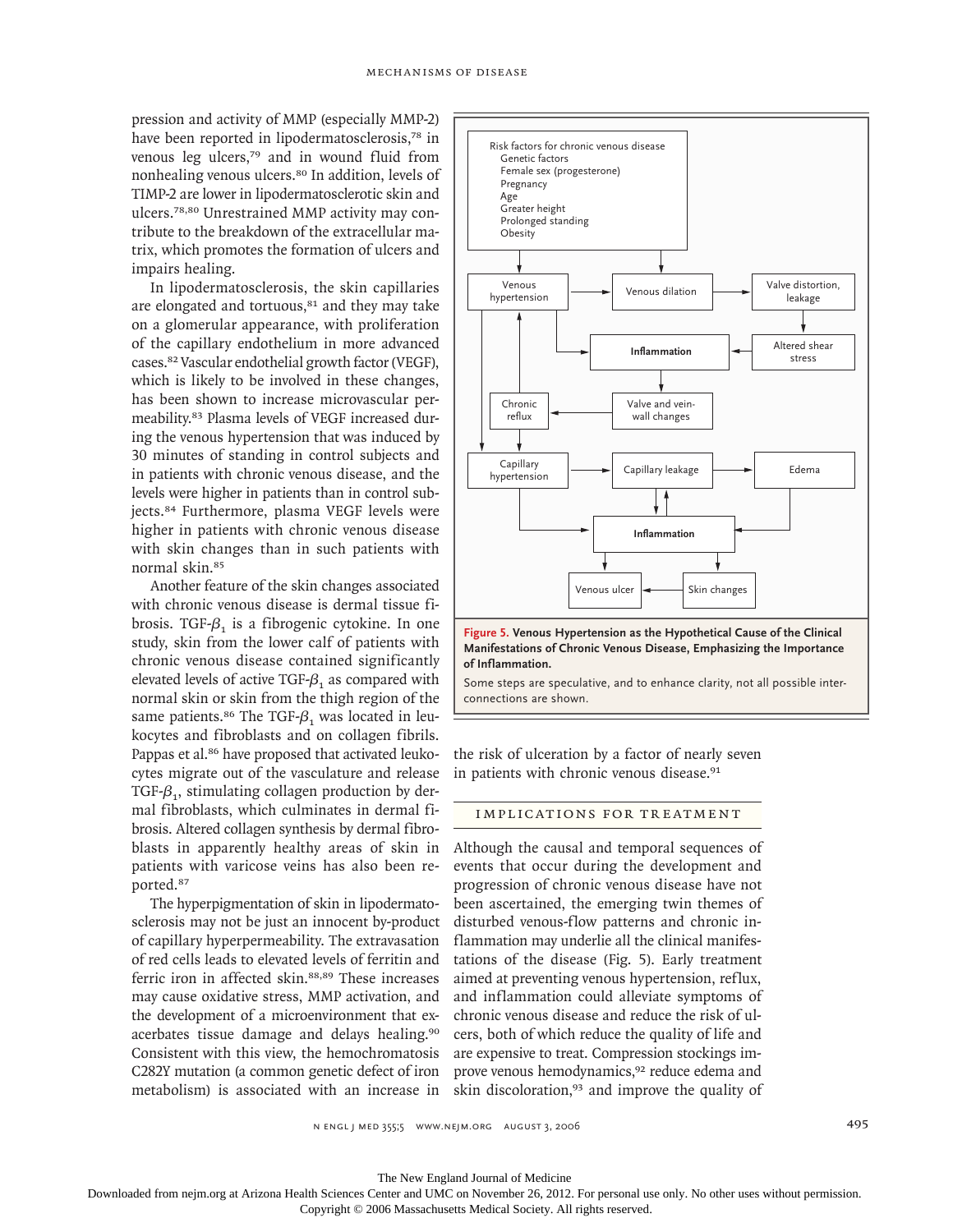life<sup>94</sup> in patients with chronic venous disease. Evidence is accumulating that surgery aimed at preventing venous reflux can aid healing and prevent the recurrence of ulcers<sup>95,96</sup>; it therefore seems reasonable to speculate that such treatment could reduce the risk of ulcers if performed early in the course of chronic venous disease. Treatment to inhibit inflammation may offer the greatest opportunity to prevent disease-related complications. Currently available drugs can attenuate various elements of the inflammatory cascade,97,98 particularly the leukocyte–endothelium interactions that are important in many aspects of the disease.46,99,100 These agents deserve detailed study. Overall, a determined and proactive approach to the treatment of the early stages of chronic venous disease could reduce the number of patients needing treatment for intractable ulcers. In the long term, improved understanding of the cellular and molecular mechanisms involved may allow the identification of additional targets for pharmacologic intervention.

Dr. Bergan reports having served as a consultant to VNUS Technologies. Dr. Schmid-Schönbein reports being a member of the editorial board of *Phlebolymphology,* a journal sponsored by Servier. Dr. Coleridge Smith reports having received consulting fees from Servier and lecture fees from Medi Stockings, Servier, and Saltzmann. No other potential conflict of interest relevant to this article was reported.

#### **References**

1. Porter JM, Moneta GL. Reporting standards in venous disease: an update. J Vasc Surg 1995;21:635-45.

Eklof B, Rutherford RB, Bergan JJ, et **2.** al. Revision of the CEAP classification for chronic venous disorders: consensus statement. J Vasc Surg 2004;40:1248-52.

Evans CJ, Fowkes FGR, Ruckley CV, **3.** Lee AJ. Prevalence of varicose veins and chronic venous insufficiency in men and women in the general population: Edinburgh Vein Study. J Epidemiol Community Health 1999;53:149-53.

Kurz X, Kahn SR, Abenhaim L, et al. **4.** Chronic venous disorders of the leg: epidemiology, outcomes, diagnosis and management: summary of an evidence-based report of the VEINES task force. Int Angiol 1999;18:83-102.

Moffatt CJ, Franks PJ, Doherty DC, **5.** Martin R, Blewett R, Ross F. Prevalence of leg ulceration in a London population. QJM 2004;97:431-7.

Labropoulos N. Hemodynamic chang-**6.** es according to the CEAP classification. Phlebolymphology 2003;40:130-6.

**7.** Brand FN, Dannenberg AL, Abbott RD, Kannel WB. The epidemiology of varicose veins: the Framingham Study. Am J Prev Med 1988;4:96-101.

Lee AJ, Evans CJ, Allan PL, Ruckley CV, **8.** Fowkes FG. Lifestyle factors and the risk of varicose veins: Edinburgh Vein Study. J Clin Epidemiol 2003;56:171-9.

Criqui MH, Jamosmos M, Fronek A, et **9.** al. Chronic venous disease in an ethnically diverse population: the San Diego Population Study. Am J Epidemiol 2003;158:448- 56.

Fowkes FG, Lee AJ, Evans CJ, Allan PL, **10.** Bradbury AW, Ruckley CV. Lifestyle risk factors for lower limb venous reflux in the general population: Edinburgh Vein Study. Int J Epidemiol 2001;30:846-52.

Laurikka JO, Sisto T, Tarkka MR, **11.** Auvinen O, Hakama M. Risk indicators for varicose veins in forty- to sixty-yearolds in the Tampere varicose vein study. World J Surg 2002;26:648-51.

12. Chiesa R, Marone EM, Limoni C, Volonte M, Schaefer E, Petrini O. Demographic factors and their relationship with the presence of CVI signs in Italy: the 24 cities cohort study. Eur J Vasc Endovasc Surg 2005;30:674-80.

13. Callam MJ, Harper DR, Dale JJ, Ruckley CV. Chronic ulcer of the leg: clinical history. Br Med J (Clin Res Ed) 1987;294: 1389-91.

14. McGuckin M, Waterman R, Brooks J, et al. Validation of venous leg ulcer guidelines in the United States and United Kingdom. Am J Surg 2002;183:132-7.

15. Ruckley CV. Socioeconomic impact of chronic venous insufficiency and leg ulcers. Angiology 1997;48:67-9.

16. Van den Oever R, Hepp B, Debbaut B, Simon I. Socio-economic impact of chronic venous insufficiency: an underestimated public health problem. Int Angiol 1998; 17:161-7.

17. Carpentier PH, Cornu-Thénard A, Uhl J-F, Partsch H, Antignani PL. Appraisal of the information content of the C classes of CEAP clinical classification of chronic venous disorders: a multicenter evaluation of 872 patients. J Vasc Surg 2003;37:827- 33.

18. Kahn SR, M'lan CE, Lamping DL, Kurz X, Bérard A, Abenhaim LA. Relationship between clinical classification of chronic venous disease and patient-reported quality of life: results from an international cohort study. J Vasc Surg 2004;39: 823-8.

19. van Korlaar I, Vossen C, Rosendaal F, Cameron L, Bovill E, Kaptein A. Quality of life in venous disease. Thromb Haemost 2003;90:27-35.

20. Nemeth KA, Harrison MB, Graham ID, Burke S. Understanding venous leg ulcer pain: results of a longitudinal study. Ostomy Wound Manage 2004;50:34-46. Franks PJ, Moffatt CJ. Health related **21.** quality of life in patients with venous ulceration: use of the Nottingham health profile. Qual Life Res 2001;10:693-700.

22. Kaplan RM, Criqui MH, Denenberg JO, Bergan J, Fronek A. Quality of life in patients with chronic venous disease: San Diego Population Study. J Vasc Surg 2003; 37:1047-53.

Andreozzi GM, Cordova RM, Scom-**23.** parin A, Martini R, D'Eri A, Andreozzi F. Quality of life in chronic venous insufficiency: an Italian pilot study of the Triveneto Region. Int Angiol 2005;24:272-7. **24.** Kistner RL, Eklof B, Masuda EM. Di-

agnosis of chronic venous disease of the lower extremities: the "CEAP" classification. Mayo Clin Proc 1996;71:338-45.

Tassiopoulos AK, Golts E, Oh DS, Lab-**25.** ropoulos N. Current concepts in chronic venous ulceration. Eur J Vasc Endovasc Surg 2000;20:227-32.

26. Coleridge Smith PD. The microcirculation in venous hypertension. Vasc Med 1997;2:203-13.

27. Van Cleef JF, Hugentobler JP, Desvaux P, Griton P, Cloarec M. Étude endoscopique des reflux valvulaires saphéniens. J Mal Vasc 1992;17:Suppl B:113-6.

28. Sales CM, Rosenthal D, Petrillo KA, et al. The valvular apparatus in venous insufficiency: a problem of quantity? Ann Vasc Surg 1998;12:153-5.

29. Ono T, Bergan JJ, Schmid-Schönbein GW, Takase S. Monocyte infiltration into venous valves. J Vasc Surg 1998;27:158-66. Takase S, Bergan JJ, Schmid-Schön-**30.** bein GW. Expression of adhesion molecules and cytokines on saphenous veins in chronic venous insufficiency. Ann Vasc Surg 2000;14:427-35.

**31.** Travers JP, Brookes CE, Evans J, et al. Assessment of wall structure and composition of varicose veins with reference to collagen, elastin and smooth muscle content. Eur J Vasc Endovasc Surg 1996;11: 230-7.

32. Porto LC, Ferreira MA, Costa AM, da

496 n engl j med 355;5 www.nejm.org august 3, 2006

The New England Journal of Medicine Downloaded from nejm.org at Arizona Health Sciences Center and UMC on November 26, 2012. For personal use only. No other uses without permission.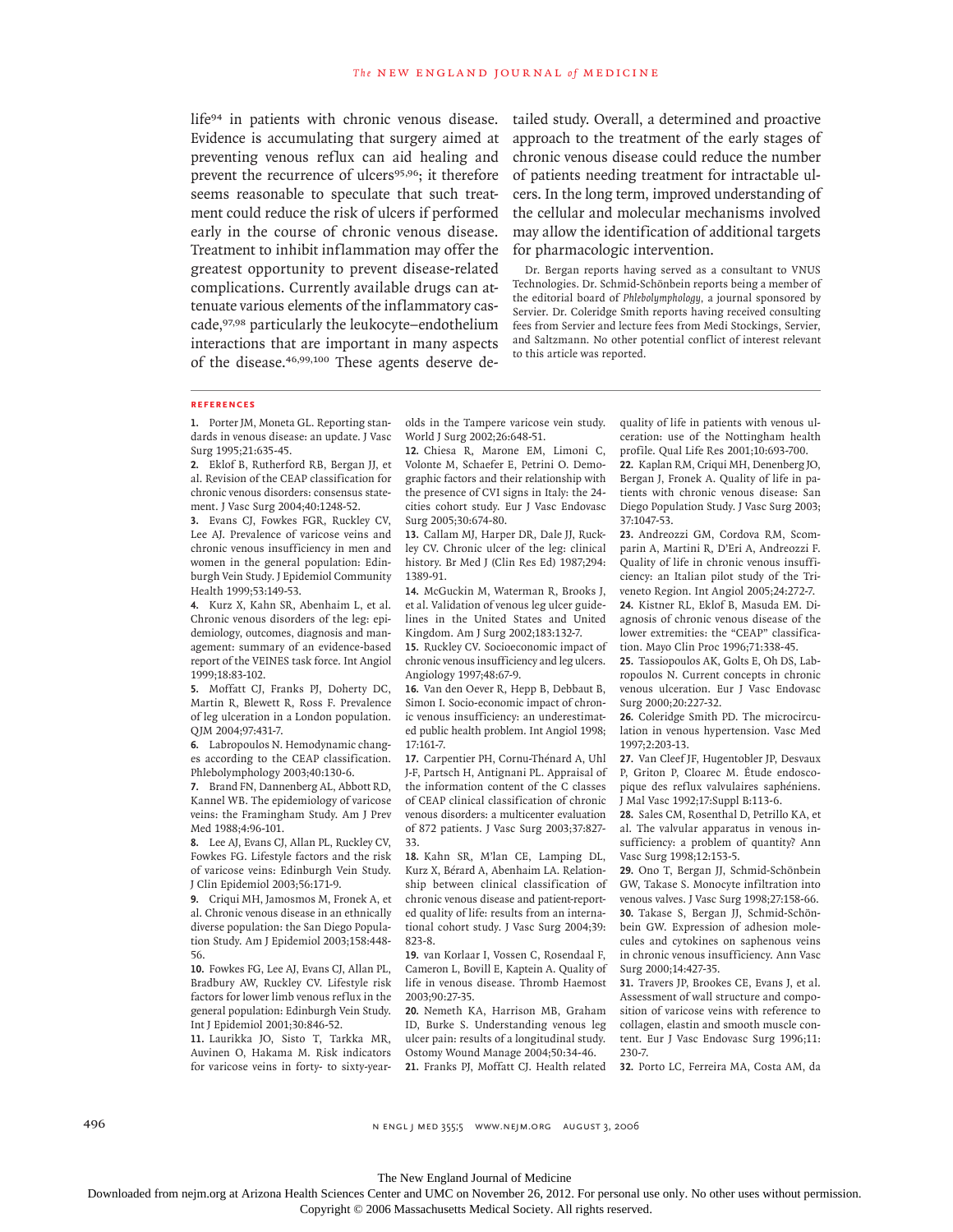Silveira PR. Immunolabeling of type IV collagen, laminin, and alpha-smooth muscle actin cells in the intima of normal and varicose saphenous veins. Angiology 1998; 49:391-8.

Wali MA, Eid RA. Changes of elastic **33.** and collagen fibers in varicose veins. Int Angiol 2002;21:337-43.

Sansilvestri-Morel P, Rupin A, Badier-**34.** Commander C, et al. Imbalance in the synthesis of collagen type I and collagen type III in smooth muscle cells derived from human varicose veins. J Vasc Res 2001;38:560-8.

35. Jacob MP, Badier-Commander C, Fontaine V, Benazzoug Y, Feldman L, Michel JB. Extracellular matrix remodeling in the vascular wall. Pathol Biol (Paris) 2001;49: 326-32.

36. Lees M, Taylor DJ, Woolley DE. Mast cell proteinases activate precursor forms of collagenase and stromelysin, but not of gelatinases A and B. Eur J Biochem 1994; 223:171-7.

37. Johnson JL, Jackson CL, Angelini GD, George SJ. Activation of matrix-degrading metalloproteinases by mast cell proteases in atherosclerotic plaques. Arterioscler Thromb Vasc Biol 1998;18:1707-15.

Badier-Commander C, Verbeuren T, **38.** Lebard C, Michel J-B, Jacob M-P. Increased TIMP/MMP ratio in varicose veins: a possible explanation for extracellular matrix accumulation. J Pathol 2000;192:105-12.

39. Badier-Commander C, Couvelard A, Henin D, Verbeuren T, Michel J-B, Jacob M-P. Smooth muscle cell modulation and cytokine overproduction in varicose veins: an *in situ* study. J Pathol 2001;193:398-407. 40. Overall CM, Wrana JL, Sodek J. Transcriptional and post-transcriptional regulation of 72-kD gelatinase/type IV collagenase by transforming growth factor-β1 in human fibroblasts: comparisons with collagenase and tissue inhibitor of matrix metalloproteinase gene expression. J Biol Chem 1991;266:14064-71.

41. Lindner V, Reidy MA. Proliferation of smooth muscle cells after vascular injury is inhibited by an antibody against basic fibroblast growth factor. Proc Natl Acad Sci U S A 1991;88:3739-43.

42. Morozov KM, Abalmasov KG, Serov RA, Krylova RG. Morphological changes in femoral vein wall structure in presence of persistent vertical reflux. Vestn Ross Akad Med Nauk 2005;4:81-5. (In Russian.) Takase S, Pascarella L, Bergan JJ, **43.** Schmid-Schönbein GW. Hypertensioninduced venous valve remodeling. J Vasc Surg 2004;39:1329-34.

Takase S, Pascarella L, Lerond L, Ber-**44.** gan JJ, Schmid-Schönbein GW. Venous hypertension, inflammation and valve remodeling. Eur J Vasc Endovasc Surg 2004; 28:484-93.

Pascarella L, Schmid-Schönbein GW, **45.** Bergan J. An animal model of venous hypertension: the role of inflammation in venous valve failure. J Vasc Surg 2005;41: 303-11.

Takase S, Lerond L, Bergan JJ, Schmid-**46.** Schönbein GW. The inflammatory reaction during venous hypertension in the rat. Microcirculation 2000;7:41-52.

*Idem*. Enhancement of reperfusion in-**47.** jury by elevation of microvascular pressures. Am J Physiol Heart Circ Physiol 2002;282:H1387-H1394.

48. Qui Y, Quijano RC, Wang SK, Hwang NH. Fluid dynamics of venous valve closure. Ann Biomed Eng 1995;23:750-9.

Lurie F, Kistner RL, Eklof B, Kessler D. **49.** Mechanism of venous valve closure and role of the valve in circulation: a new concept. J Vasc Surg 2003;38:955-61.

50. Traub O, Berk BC. Laminar shear stress: mechanisms by which endothelial cells transduce an atheroprotective force. Arterioscler Thromb Vasc Biol 1998;18: 677-85.

51. Yoshizumi M, Abe J, Tsuchiya K, Berk BC, Tamaki T. Stress and vascular responses: atheroprotective effect of laminar fluid shear stress in endothelial cells: possible role of mitogen-activated protein kinases. J Pharmacol Sci 2003;91:172-6.

52. Ohura N, Yamamoto K, Ichioka S, et al. Global analysis of shear stress-responsive genes in vascular endothelial cells. J Atheroscler Thromb 2003;10:304-13.

53. Berk BC, Abe JI, Min W, Surapisitchat J, Yan C. Endothelial atheroprotective and anti-inflammatory mechanisms. Ann N Y Acad Sci 2001;947:93-109.

54. Passerini AG, Milsted A, Rittgers SE. Shear stress magnitude and directionality modulate growth factor gene expression in preconditioned vascular endothelial cells. J Vasc Surg 2003;37:182-90.

55. Sorescu GP, Sykes M, Weiss D, et al. Bone morphogenic protein 4 produced in endothelial cells by oscillatory shear stress stimulates an inflammatory response. J Biol Chem 2003;278:31128-35.

56. Asakura T, Karino T. Flow patterns and spatial distribution of atherosclerotic lesions in human coronary arteries. Circ Res 1990;66:1045-66.

57. Moore JE Jr, Xu C, Glagov S, Zarins CK, Ku DN. Fluid wall shear stress measurements in a model of the human abdominal aorta: oscillatory behavior and relationship to atherosclerosis. Atherosclerosis 1994;110:225-40.

58. Moazzam F, DeLano FA, Zweifach BW, Schmid-Schönbein GW. The leukocyte response to fluid stress. Proc Natl Acad Sci U S A 1997;94:5338-43.

Fukuda S, Schmid-Schönbein GW. **59.** Regulation of CD18 expression on neutrophils in response to fluid shear stress. Proc Natl Acad Sci U S A 2003;100:13152-7. Fukuda S, Yasu T, Predescu DN, **60.** Schmid-Schönbein GW. Mechanisms for regulation of fluid shear stress response in circulating leukocytes. Circ Res 2000; 86:E13-E18.

61. Secomb TW, Hsu R, Pries AR. Effect of the endothelial surface layer on transmission of fluid shear stress to endothelial cells. Biorheology 2001;38:143-50.

62. Zhao Y, Chien S, Weinbaum S. Dynamic contact forces on leukocyte microvilli and their penetration of the endothelial glycocalyx. Biophys J 2001;80:1124-40.

63. Mulivor AW, Lipowsky HH. Role of the glycocalyx in leukocyte-endothelial cell adhesion. Am J Physiol Heart Circ Physiol 2002;283:H1282-H1291.

*Idem*. Inflammation- and ischemia-**64.** induced shedding of venular glycocalyx. Am J Physiol Heart Circ Physiol 2004;286: H1672-H1680.

65. Payne SP, London NJ, Newland CJ, Thrush AJ, Barrie WW, Bell PR. Ambulatory venous pressure: correlation with skin condition and role in identifying surgically correctible disease. Eur J Vasc Endovasc Surg 1996;11:195-200.

66. Nicolaides AN, Hussein MK, Szendro G, Christopoulos D, Vasdekis S, Clarke H. The relation of venous ulceration with ambulatory venous pressure measurements. J Vasc Surg 1993;17:414-9.

Burnand KG, Whimster I, Naidoo A, **67.** Browse NL. Pericapillary fibrin in the ulcerbearing skin of the leg: the cause of lipodermatosclerosis and venous ulceration. Br Med J (Clin Res Ed) 1982;285:1071-2.

68. Moyses C, Cederholm-Williams SA, Michel CC. Haemoconcentration and accumulation of white cells in the feet during venous stasis. Int J Microcirc Clin Exp 1987;5:311-20.

69. Thomas PR, Nash GB, Dormandy JA. White cell accumulation in dependent legs of patients with venous hypertension: a possible mechanism for trophic changes in the skin. Br Med J (Clin Res Ed) 1988; 296: 1693-5.

70. Wilkinson LS, Bunker C, Edwards JC, Scurr JH, Smith PD. Leukocytes: their role in the etiopathogenesis of skin damage in venous disease. J Vasc Surg 1993;17:669-75. 71. Pappas PJ, DeFouw DO, Venezio LM, et al. Morphometric assessment of the dermal microcirculation in patients with chronic venous insufficiency. J Vasc Surg 1997;26:784-95.

72. Lalka SG, Unthank JL, Nixon JC. Elevated cutaneous leukocyte concentration in a rodent model of acute venous hypertension. J Surg Res 1998;74:59-63.

73. Hahn TL, Unthank JL, Lalka SG. Increased hindlimb leukocyte concentration in a chronic rodent model of venous hypertension. J Surg Res 1999;81:38-41.

74. Yong K, Khwaja A. Leukocyte cellular adhesion molecules. Blood Rev 1990;4:211- 25.

75. Saharay M, Shields DA, Porter JB, Scurr JH, Coleridge Smith PD. Leukocyte activity in the microcirculation of the leg in patients with chronic venous disease. J Vasc Surg 1997;26:265-73.

76. Saharay M, Shields DA, Georgiannos

#### The New England Journal of Medicine

Downloaded from nejm.org at Arizona Health Sciences Center and UMC on November 26, 2012. For personal use only. No other uses without permission.